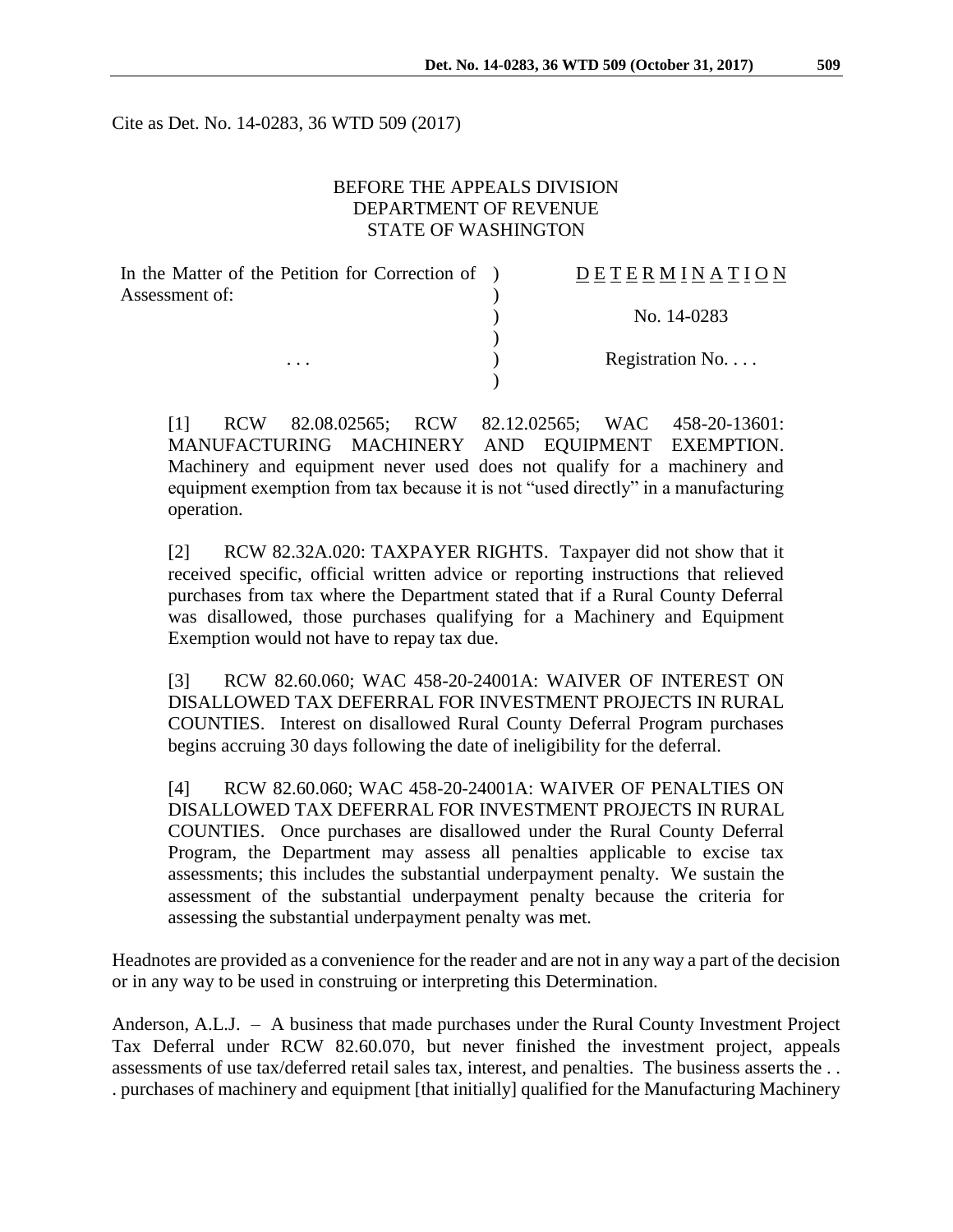and Equipment Exemption ("M&E exemption") in RCW 82.08.02565 and 82.12.02565, are subject to use tax measured by the items' values once such items failed to qualify for the exemption. If liable for deferred retail sales tax, Taxpayer argues that WAC 458-20- 24001A(108)(b)(i) requires a waiver of interest and penalties. Petition denied in part and granted in part.<sup>1</sup>

#### **ISSUES**

- 1. Did purchases of machinery and equipment qualify for the M&E Exemption in RCW 82.08.02565 and RCW 82.12.02565? If so, is the proper measure of tax the purchase price or the value of such machinery and equipment at the time such items failed to qualify for the M&E exemption pursuant to WAC 458-20-13604(3)?
- 2. Does RCW 82.32A.020(2) . . . prohibit an assessment of use tax/deferred retail sales tax on machinery and equipment no longer eligible for the Rural County Investment Project Tax Deferral?

. . .

 $\overline{a}$ 

3. Does RCW 82.60.060 and WAC 458-20-24001A(108)(b)(i) require the waiver of penalties and interest on deferred taxes due once the construction of the manufacturing facility was terminated?

### FINDINGS OF FACT

. . . ("Taxpayer") is a . . . manufacturer. In 2005, Taxpayer operated a small . . . manufacturing facility in . . . Washington, and planned to build another . . . manufacturing facility in . . . Washington.

On August 29, 2005, Taxpayer applied for a "Rural County Sales and Use Tax Deferral" for \$... in purchases of machinery and equipment and construction to be used in the planned . . . manufacturing facility.<sup>2</sup> Taxpayer represented that the manufacturing facility would be built by October 1, 2006, and 100% of the structure and machinery and equipment would be eligible for the deferral.

On September 12, 2005, the Washington State Department of Revenue's (the "Department's") Special Programs Division ("Special Programs") found that Taxpayer's proposed . . . manufacturing facility met the statutory criteria to be an "eligible investment project" under the Rural County Sales and Use Tax Deferral Program (the "Rural County Deferral Program") and granted Taxpayer's application. Special Programs sent Taxpayer a Rural County Sales and Use Tax Deferral Certificate, valid from August 29, 2005 - October 1, 2006, for \$ . . . in purchases of qualifying machinery and equipment and construction, along with a letter explaining the Rural County Deferral Program. As relevant here, the letter contained the following statements:

<sup>&</sup>lt;sup>1</sup> Identifying details regarding the taxpayer and the assessment have been redacted pursuant to RCW 82.32.410.

<sup>&</sup>lt;sup>2</sup> At the time Taxpayer applied, the Rural County Sales and Use Tax Deferral was known as the "Distressed Area Sales and Use Tax Deferral."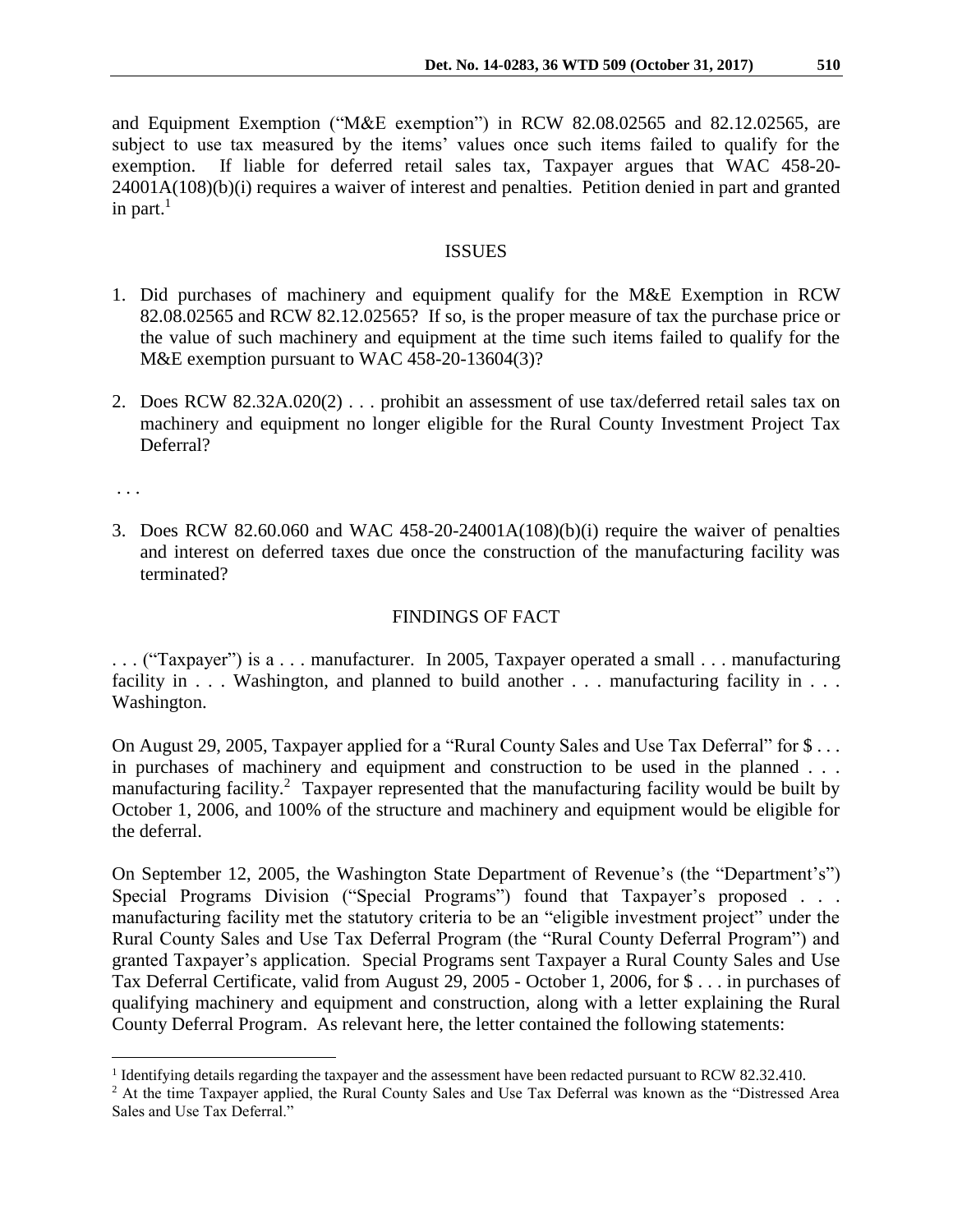Under the Rural County Deferral program, the Department of Revenue issued a deferral certificate "on each eligible investment project" which allows the recipient to defer sales and use tax otherwise due. RCW 82.60.040.

. . .

. . .

### **Project Complete**

. . .

Please notify me when the investment project is operationally complete. The Department of Revenue will then schedule an audit with you. It is routine procedure for the Department to perform an audit of the investment project to verify that purchases made with the certificate qualify for the deferral.

. . .

A copy of the enclosed Sales and Use Tax Deferral Certificate must be presented to vendors and contractors for their files. This certificate allows the vendors and contractors to sell to the approved business without charging retail sales tax.

### **Reporting Requirements**

. . .

. . .

If, on the basis of a report or other information, the department finds that an investment project is not eligible for tax deferral, the amount of deferred taxes outstanding for the project shall be immediately due.

Even if the deferral is disallowed because program requirements are not met, the taxes do not need to be repaid on machinery and equipment purchased after July 1, 1995, pursuant to the sales and use tax exemption for machinery and equipment. . . .

. . . Taxpayer terminated the construction of the . . . manufacturing facility due to lack of financing. Machinery and equipment purchased for the . . . manufacturing facility was never used and remains stored in crates, as no operations ever took place at the partially constructed facility.

The Department's Audit Division ("Audit") reviewed Taxpayer's books and records from August 29, 2005, through June 30, 2012 (the "Deferral Period"). Audit determined that in the course of trying to construct the . . . manufacturing facility, Taxpayer made purchases of \$ . . . in machinery, equipment, and qualified construction costs, and Taxpayer did not pay retail sales tax on other purchases totaling \$ . . . during the Deferral Period. On June 27, 2013, Audit issued two assessments against Taxpayer. . . . Taxpayer appeals the assessments on several bases.

### ANALYSIS

The Rural County Deferral Program is provided under RCW 82.60 *et seq.* This deferral is available to certain businesses engaged in manufacturing, research and development, or computer-related activities in eligible areas of Washington. Under this deferral, taxpayers may defer paying retail sales and use taxes otherwise due on investments in qualified buildings, and machinery and equipment to be used therein, as an integral and necessary part of the manufacturing, research and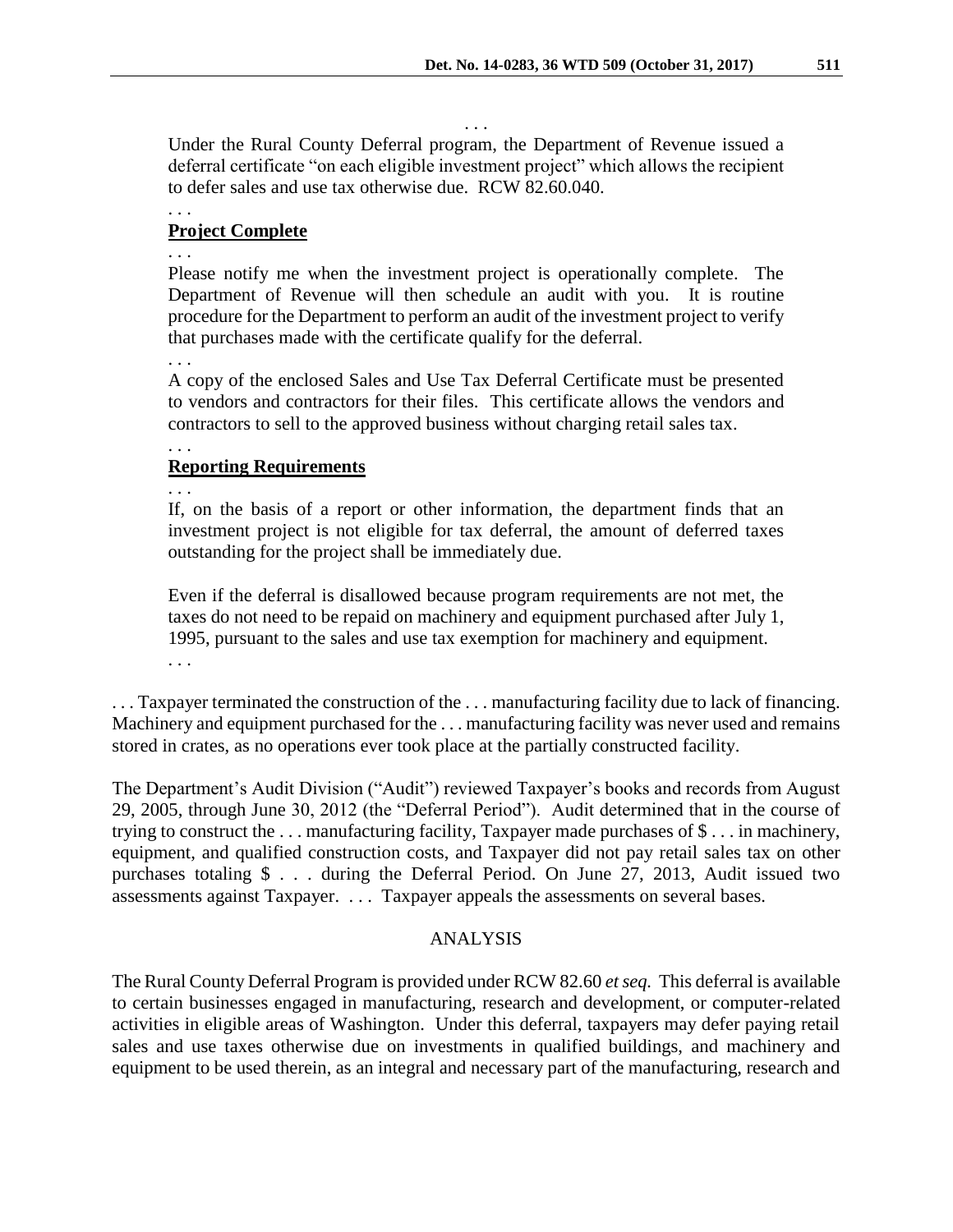development, or computer operations of an eligible investment project. *See generally* RCW 82.60.020.

Generally, repayment of deferred taxes is not required; however, where repayment is required, the recipient must begin paying the deferred taxes on December 31 of the third calendar year following the date on which the Department certifies the investment project as operationally complete and has five years to repay the deferred taxes.<sup>3</sup> RCW 82.60.063; 82.60.060(1); WAC 458-20-24001A(108). If the Department finds that an investment project is not eligible for tax deferral under RCW 82.60, the amount of deferred taxes outstanding for the project is immediately due. RCW 82.60.070(2); WAC 458-20-24001A(108)(b)(i).

The M&E Exemption provides a retail sales tax or use tax exemption for sales to a manufacturer or processor for hire, of machinery and equipment, used directly in a manufacturing operation. RCW 82.08.02565; RCW 82.12.02565. Under this exemption, purchases and use of machinery and equipment meeting a specific set of criteria, are exempt from retail sales and use tax. It is possible that items of machinery and equipment may qualify for both the Rural County Deferral Program and M&E Exemption. If that is the case, "Repayment of tax deferred under chapter 82.60 RCW is not required, and interest and penalties under RCW 82.60.070 will not be imposed, on machinery and equipment that qualifies for exemption under RCW 82.08.02565 or 82.12.02565." WAC 458-20-24001A(108). Here, Taxpayer asserts that the purchases at issue qualified for the M&E Exemption on the bases that purchases met the criteria of RCW 82.08.02565 at the time of purchase and the Department stated so in writing.

1. Manufacturing Machinery & Equipment Exemption

RCW 82.08.02565 and RCW 82.12.02565 provide that the retail sales tax and use tax do not apply to "sales to a manufacturer or processor for hire of machinery and equipment used directly in a manufacturing operation . . . ." RCW 82.08.02565(1)(a); RCW 82.12.02565(1)(a). Thus, the M&E exemption has four distinct requirements:

The purchaser/user must be a "manufacturer" or "processor for hire;" The purchased/used item must be "machinery and equipment;" The item must be "used directly;" and In a "manufacturing operation."

*See* Det. 03-0325, 24 WTD 351 (2005). If any of these elements is missing, the exemption is not available. *See also* WAC 458-20-13601. At issue here is whether the machinery and equipment were "used directly" in a manufacturing operation. "Used directly" is statutorily defined as follows:

(i) Acts upon or interacts with an item of tangible person property;

 $\overline{a}$ 

(ii) Conveys, transports, handles, or temporarily stores an item of tangible person property at the manufacturing site or testing site;

<sup>3</sup> RCW 82.60.060(1) provides recipients shall repay 10% of the deferred tax in year 1, 15% in year 2, 20% in year 3, 25% in year 4, and 30% in year 5.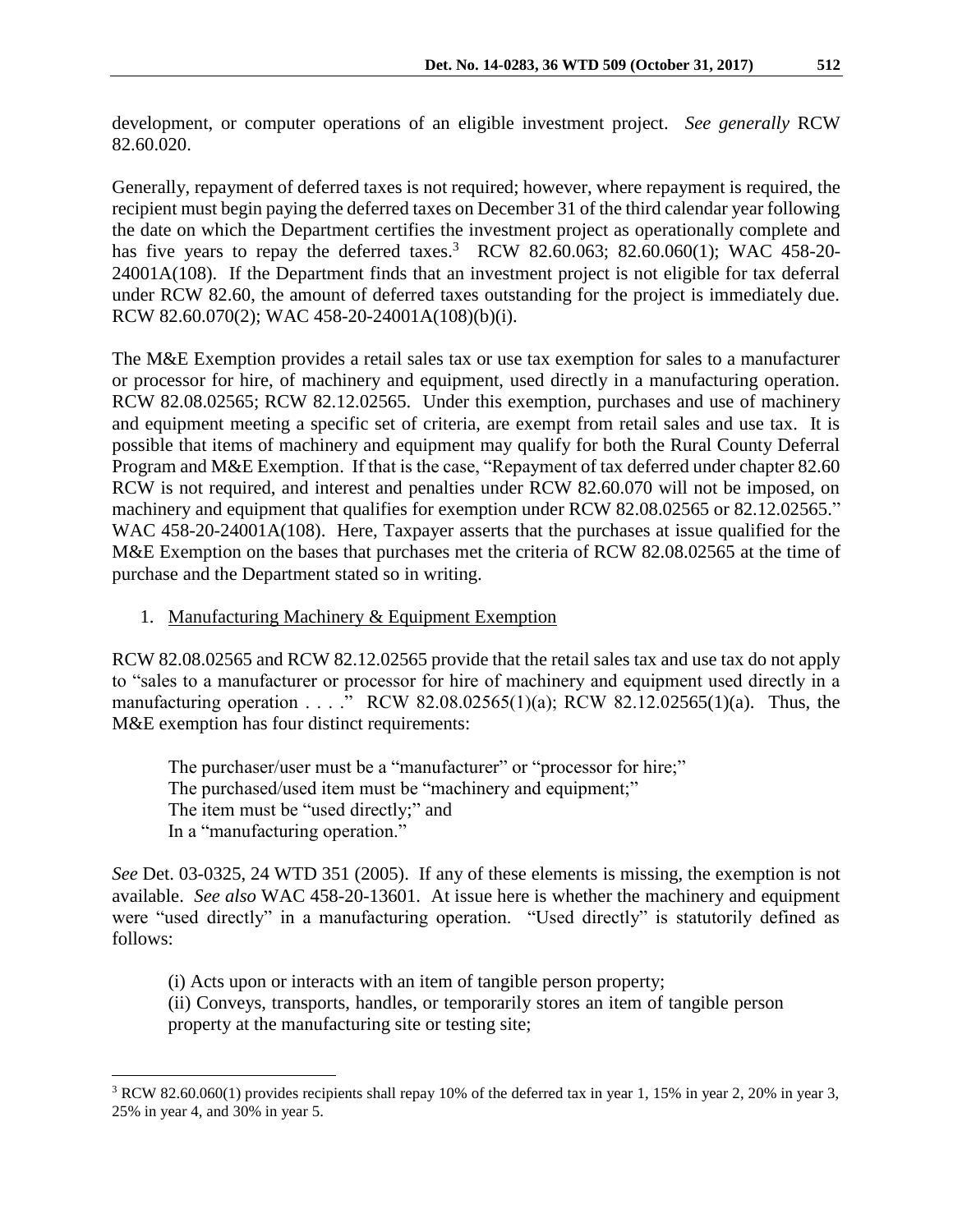(iv) Provides physical support for or access to tangible personal property;

(v) Produces power for, or lubricates machinery and equipment;

(vi) Produces another item of tangible personal property for use in the manufacturing operation, testing operation, or research and development operation; (vii) Places tangible personal property in the container, package, or wrapping in which the tangible personal property is normally sold or transported; or

(viii) Is integral to research and development as defined in RCW 82.63.010.

RCW 82.08.02565(2)(c). "The manner in which a person uses an item of machinery and equipment must match one of these descriptions. If M&E is not 'used directly' it is not eligible for the exemption." WAC 458-20-13601(8). By Taxpayer's own admission, the machinery and equipment was never used – it remained unused in the packaging in which it arrived and Taxpayer did not manufacture anything. RCW 82.08.02565 specifically requires items to be "used directly" in a manufacturing operation; therefore, in the absence of any activity – more so, any activity meeting the statutory definition of "used directly" – we cannot conclude that Taxpayer "used directly" the machinery and equipment in a manufacturing operation. Accordingly, we find that Taxpayer's purchases of such machinery and equipment were not exempt from tax pursuant to the M&E exemption.

Taxpayer also asserts that WAC 458-20-13601(3)(b) [controls the measure of tax on such machinery and equipment. WAC 458-20-13601(3)(b)] details the application of the use tax on machinery and equipment that was eligible but became ineligible for the M&E Exemption . . . .– It provides as follows:

If an item of machinery and equipment that was eligible for the use tax or sales tax exemption fails to overcome the majority use threshold or is totally put to use in a nonqualifying manner, use tax is due on the fair market value at the time the item was put to nonqualifying use.

WAC 458-20-13601(3)(b). However, we found that Taxpayer's purchases were not eligible for the M&E Exemption because they were never used directly in a manufacturing operation. Being that the items were never eligible for the M&E Exemption, WAC 458-20-13601(3)(b) does not apply.

# 2. RCW 82.32A.020(2) ...

Taxpayer asserts that such purchases of machinery and equipment qualify for the M&E Exemption pursuant to written correspondence sent to the Taxpayer, and Taxpayer is entitled to a waiver of taxes on such items. Under RCW 82.32A.020(2), a taxpayer has a right to waiver of tax where it relied to its detriment on specific, official written advice or tax reporting instructions [to that taxpayer].

. . .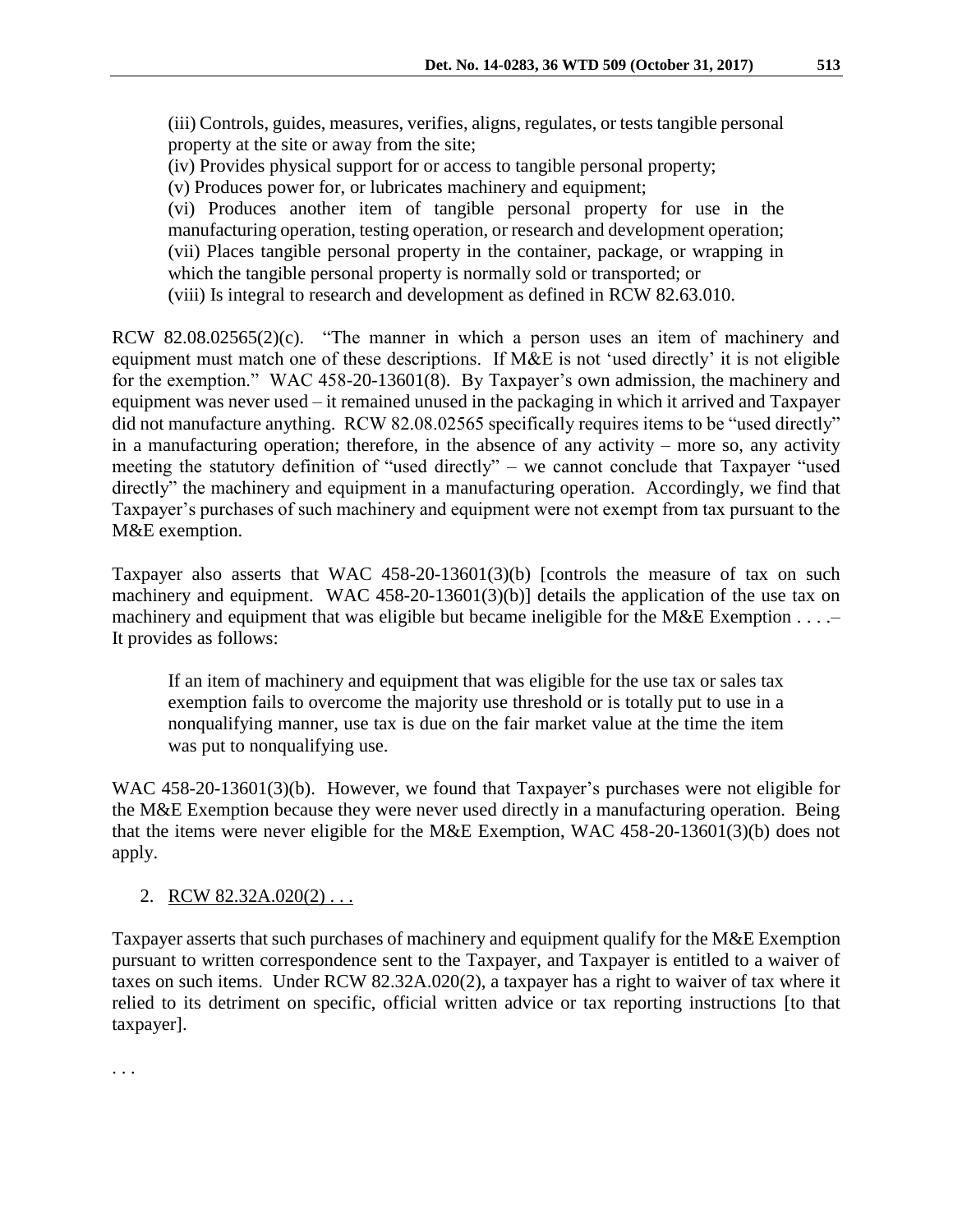Taxpayer asserts that the Department is prohibited from assessing tax on purchases of machinery and equipment because the Department allegedly stated, in writing, that even if such purchases did not qualify for the Rural County Deferral Program, Taxpayer would not owe tax upon its purchases of machinery and equipment occurring after July 1, 1995, because such purchases would qualify for the M&E Exemption. In support, Taxpayer cites the following sentence from the letter it received from the Department, explaining the Rural County Deferral Program:

Even if the deferral is disallowed because program requirements are not met, the taxes do not need to be repaid on machinery and equipment purchased after July 1, 1995, pursuant to the sales and use tax exemption for machinery and equipment.

Taxpayer's reading creates a nonrestrictive phrase between the two commas; however, the comma following "1995" does not create a nonrestrictive phase, it follows the Chicago Manual of Style's recommendation for stating month-day-year style of dates. The Chicago Manual of Style, 15<sup>th</sup> Ed., "6.31 Restrictive and nonrestrictive phrases."; "6.46 Commas needed or omitted." Thus, the sentence is properly read as stating that taxes would not be due for machinery and equipment purchased pursuant to the sales and use tax exemption for machinery and equipment. This means that if the Rural County Deferral is disallowed, purchases qualifying for the M&E Exemption do not have to be repaid. We do not read this statement as a ruling that purchases will qualify for the M&E Exemption.

Accordingly, we conclude that Taxpayer has failed to show that it received specific, official written advice or tax reporting instructions, stating that purchases of machinery and equipment would be exempt from taxation if they failed to qualify for the Rural County Deferral. RCW 82.32A.020(2). Similarly, we conclude that Taxpayer has failed to show that the Department made an admission, statement, or act, inconsistent with taxing its purchases of machinery and equipment . . . . We conclude . . . RCW 82.32A.020(2) . . . [does not] prohibit the Department from assessing tax on such purchases of machinery and equipment.

. . .

# 3. Interest & Penalties Waiver

RCW 82.60.060 addresses the assessment of interest and penalties where a taxpayer has qualified for the Rural County Deferral Program. It provides as follows:

(3) Interest may not be charged on any taxes deferred under this chapter for the period of deferral, although all other penalties and interest applicable to delinquent excise taxes may be assessed and imposed for delinquent payments under this chapter. . . .

Taxpayer asserts that WAC 458-20-24001A(108)(b)(i) prohibits the assessment of interest and substantial underpayment penalties on deferred tax amounts.

Audit agrees in part and concedes that pursuant to RCW 82.60.060, interest on the deferred tax amounts should not start accruing until 30 days following ineligibility for the tax deferral – July